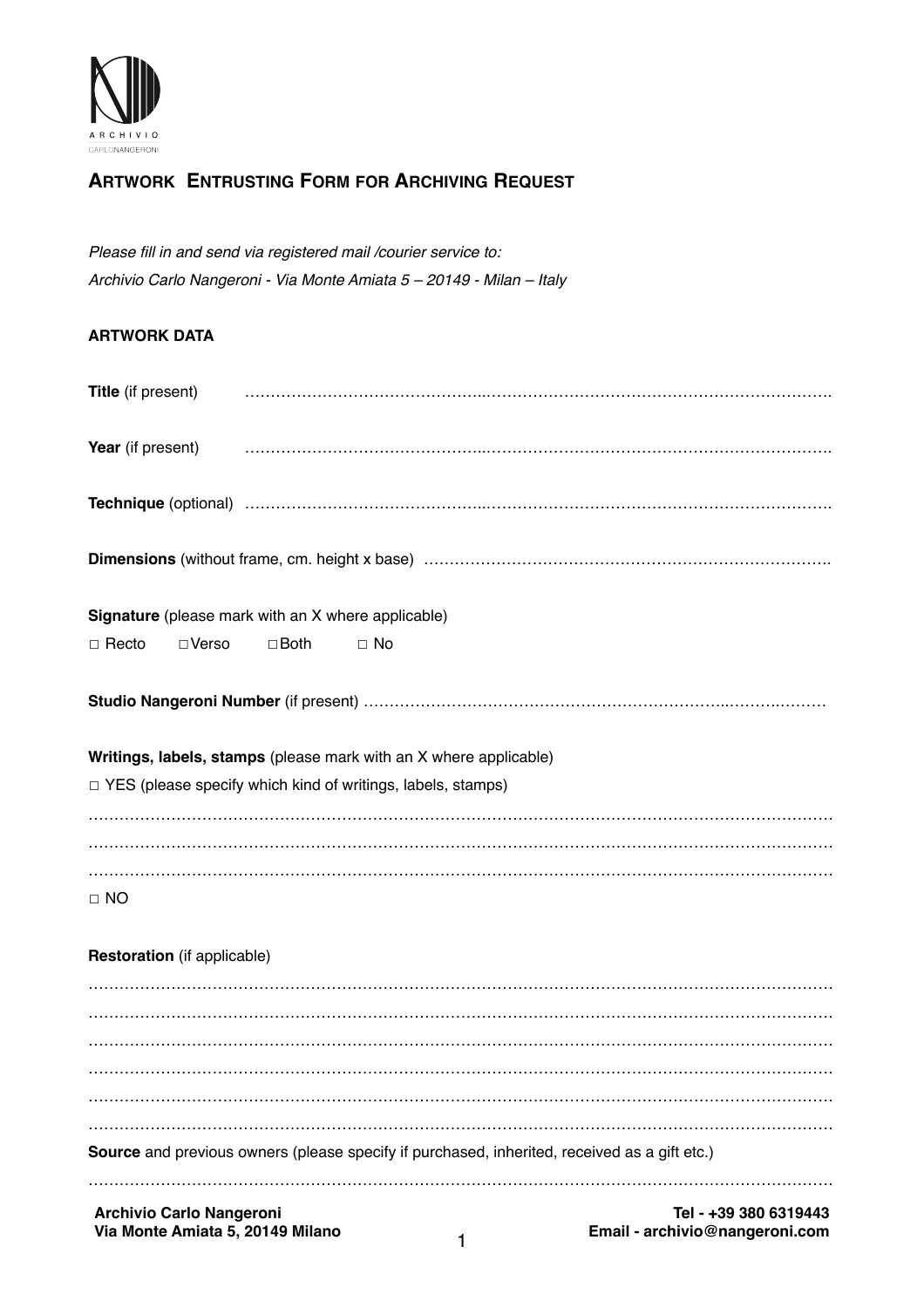| A R C H I V I O |  |  |  |
|-----------------|--|--|--|
| CARLONANGERONI  |  |  |  |

| Year of acquisition (specify the year in which the work has come into possession of the current owner)                                                                                  |
|-----------------------------------------------------------------------------------------------------------------------------------------------------------------------------------------|
| Previous archiving / authentication certificates (if present)                                                                                                                           |
|                                                                                                                                                                                         |
|                                                                                                                                                                                         |
| Exhibitions (city, venue, title, name of exhibition, date)                                                                                                                              |
|                                                                                                                                                                                         |
|                                                                                                                                                                                         |
|                                                                                                                                                                                         |
| Bibliography (author, text title, book title, publisher, date, page n.)                                                                                                                 |
|                                                                                                                                                                                         |
|                                                                                                                                                                                         |
|                                                                                                                                                                                         |
| Attachments (work photos, Xerox copies of existing certificates, authenticity certificates signed by<br>the artist or documents related to the source, bank documents and checks, etc.) |
|                                                                                                                                                                                         |
|                                                                                                                                                                                         |
|                                                                                                                                                                                         |
|                                                                                                                                                                                         |

# **APPLICANT'S INFORMATION**

| <b>Archivio Carlo Nangeroni</b><br>Via Monte Amiata 5, 20149 Milano | Tel - +39 380 6319443<br>Email - archivio@nangeroni.com |
|---------------------------------------------------------------------|---------------------------------------------------------|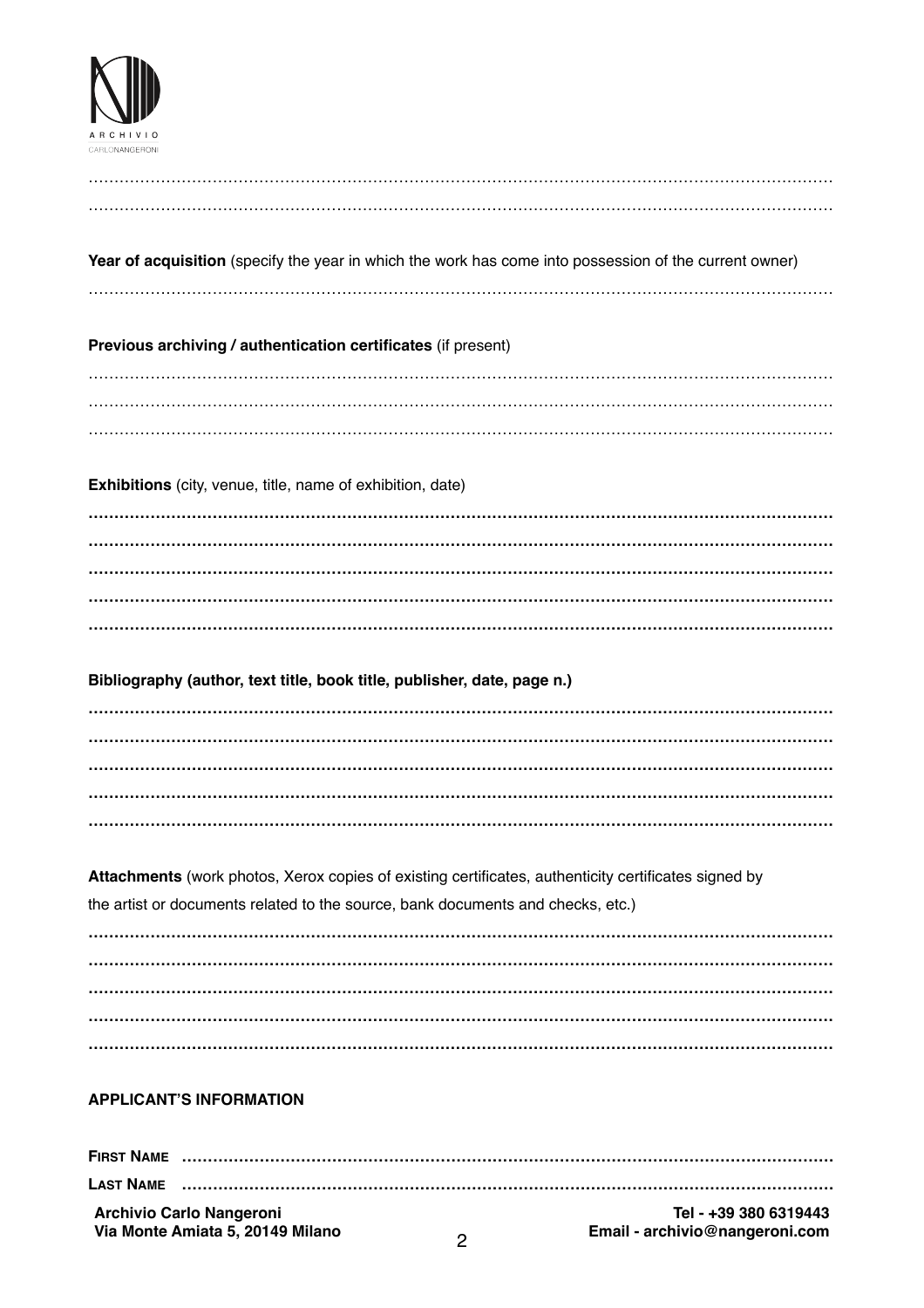

### **OWNER'S INFORMATION (if different from the applicant's)**

**Please specify how you want to be cited in the catalog raisonné** 

- ☐ **First, Last Name, City / Business name, city**
- ☐ **Private Collection**

| □ Utiler |  |
|----------|--|
|----------|--|

### *Data handling*

*According to decree dated June 30, 2003, no. 196 (Italian personal data protection and privacy code), the Owner expressly authorizes in writing Archivio Carlo Nangeroni, in the event he wishes to appear with his own name. According to art. 13 of decree no. 196/2003, the data provided will be used only for publication purposes.*

| Without this specific authorization, "Private Collection" will be indicated in the catalog raisonné |  |  |  |
|-----------------------------------------------------------------------------------------------------|--|--|--|
|                                                                                                     |  |  |  |
|                                                                                                     |  |  |  |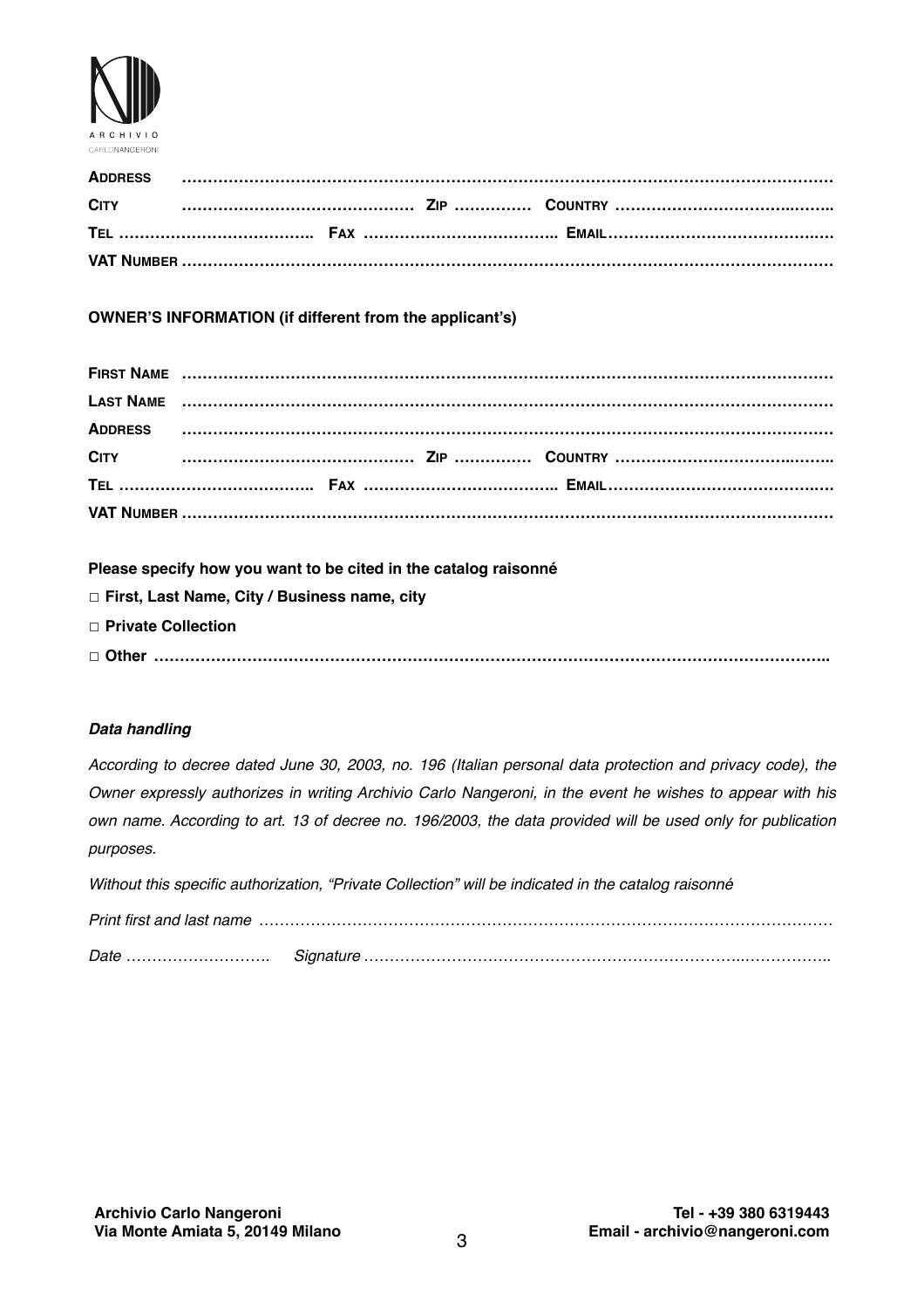

# **INSTRUCTIONS FOR REQUESTING THE ARCHIVING OF AN ARTWORK BY CARLO NANGERONI**

**The Associazione culturale Archivio Carlo Nangeroni (herein after "Archivio Nangeroni") is the sole entity entrusted with archiving the artist's oeuvre and with offering a certification service of the artist's work for collectors who wish to register their work with the Archivio.**

# **The Archivio Carlo Nangeroni does not offer value estimates.**

The legal/physical entity identified and indicated in the Artwork Entrusting Form (herein "**applicant"**), who wishes to receive an archive certificate and therefore, to include a work by Carlo Nangeroni (herein "**work"**) in the Archivio Nangeroni, is invited to read and accept in whole these Archiving Rules and the following terms and conditions of work evaluation.

The Scientific and Appraisal Committee of the Archivio Nangeroni (herein "**Scientific Committee**") has a reunion periodically to examine works submitted for their assessment and in the event of a positive outcome, the works will be registered with the Archivio Nangeroni.

# 1. Required documents.

The applicant must send, at his own expense, by registered mail or courier, the following materials for our archives:

- a) The **Scheda di Deposito dell'Opera** il **Regolamento per l'Archiviazione** e l'**Informativa ex art. 13 D. lgs. 196/2003** filled in all its parts and signed by the applicant and/or owner;
- b) ID of the applicant and/or owner;
- c) Photographic material of the work (see below);
- d) The waiver of the photographer and/or photography studio that took the pictures of the works sent;
- e) Receipt of payment (bank transfer) for charges concerning secretariat and archive management (see below).

The applicant is solely responsible for the truth and accuracy of the statements provided.

The Archivio Nangeroni may begin to evaluate the documentation only if it possesses all documents (signed) by the applicant.

Any documentation sent to the Archivio Nangeroni cannot be returned.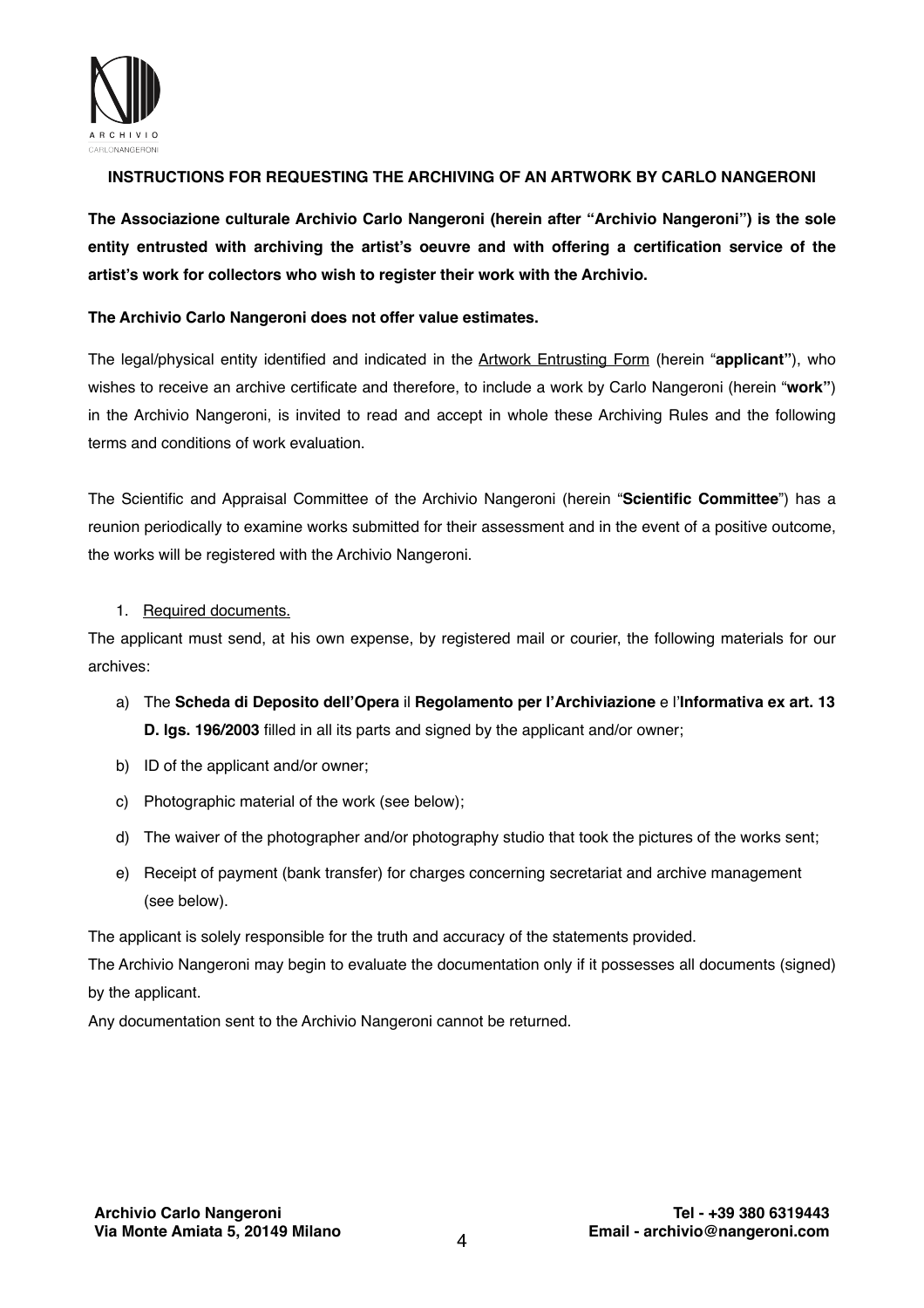

# 2. Photographic material.

The applicant shall send a hard copy via post or courier (at his/her expense) of the following professional images in digital files and printed on photographic paper, with color scale indications:

- 1 color print of the front (professional 18 x 24 cm format)
- CD-ROM / Pendrive / Email with the digital files of **front** and **back** of work, with color scale (A4 format, 600dpi resolution)
- An envelope (**postage paid**) large enough to contain the photograph (indispensable to send back the material)

# **Please include a.**

# **The applicant must attach the waiver for image rights in the event the work is published, signed by the photographer.**

Upon request, photographic documentation can be done by a photographer suggested by the Archivio Nangeroni. Deadlines, costs, and other terms must be agreed upon directly with the photographer.

# 3. Archiving fees.

# **The archiving fee due for each work is:**

€ 150 (+22% VAT) Works on Canvas - height AND length are less than 30x30 cm. € 200 (+22% VAT) Works on Canvas - bigger than 30x30 cm. but any dimension less than 150 cm. € 250 (+22% VAT) Works on Canvas - height OR length is more than 150 cm. € 150 (+22% VAT) Works on Paper (not multiples) € 50 (+22% VAT) Prints and Multiples

# **Payment must be made by bank transfer**

**Account: Archivio Carlo Nangeroni (Intesa SanPaolo bank).**

# **IBAN: IT02 I033 5901 6001 0000 0162 890 BIC: BCITITMX**

**Description: First and last name of applicant (if different from the person issuing the bank transfer).**

# **The applicant must send a copy of the bank receipt based on the type of work under examination, together with other bank/tax information so that an invoice can be issued.**

Any special appraisals, calligraphic appraisals, and radiographs will be calculated separately.

Even in the event your work cannot be authenticated, the Archivio Carlo Nangeroni cannot reimburse, for any reason whatsoever, any analyses costs.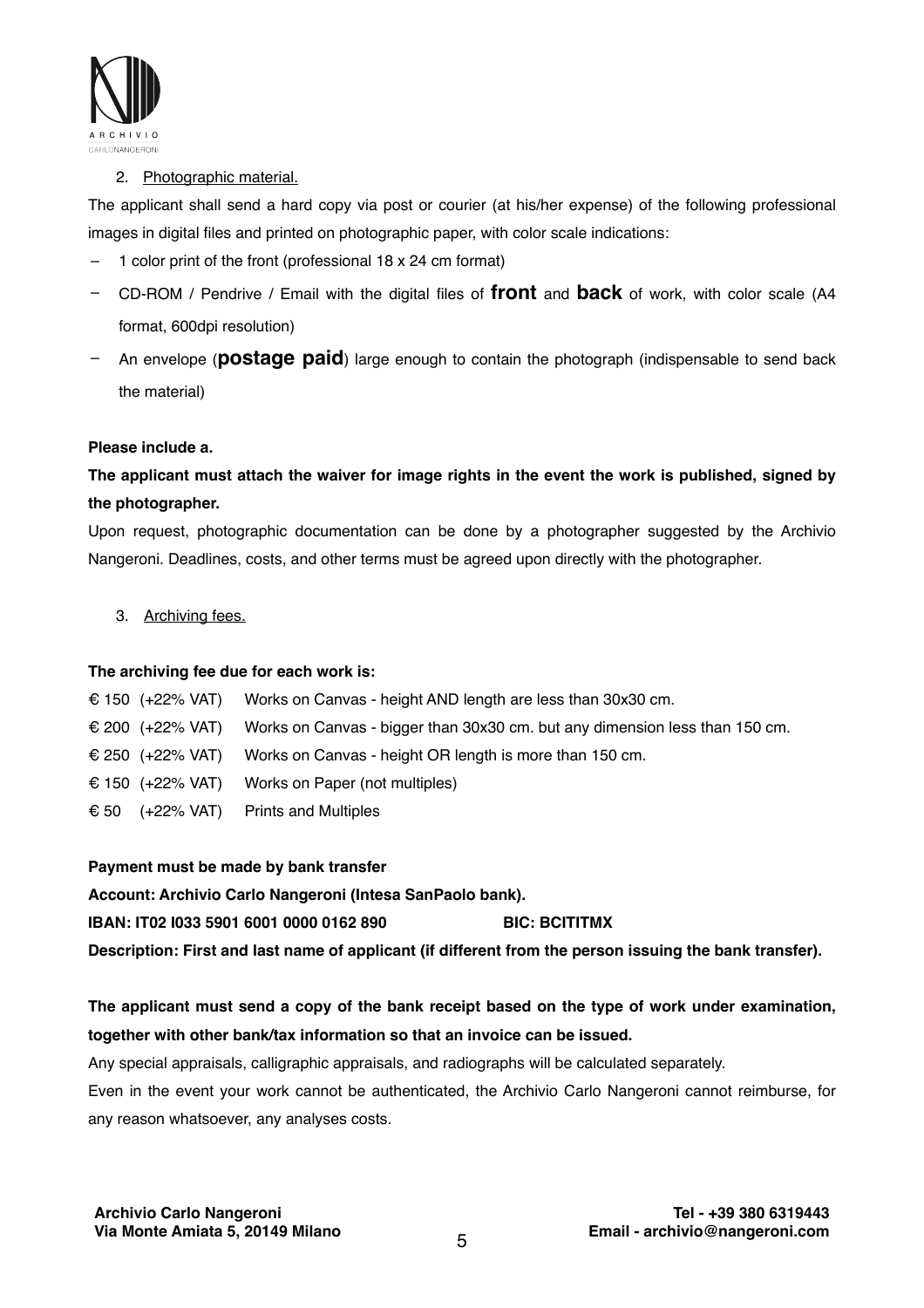

### 4. Work shipping.

Once the documentation has been sent, the Archivio Nangeroni will contact you by phone. A date will be set for the work to be delivered and examined by the Scientific Committee.

The shipping (no frame and/or casing) to the address in Milan as indicated by the Archivio Nangeroni will be at the expense of the applicant and under his exclusive responsibility. Once the evaluation has ended, the applicant will be responsible for picking up the work at the invitation of the Archivio Nangeroni, committing himself to keep it at the disposal of the Committee for as long as it deems fit, even during assessments of a legal nature, if necessary.

In the event the work is not picked up, the Archivio Nangeroni will be exonerated—according to conditions established by the law—concerning the safety and storage of the work and it may oblige the applicant to pay a fine of €100 per day for every late day, except for reimbursement of any possible active expenses towards the work's storage.

### 5. Insurance.

The applicant must stipulate and document a valid insurance policy that guarantees the work against all risk (theft, loss, damage, destruction, or any other harm done to the work itself) during shipping and storage at the Archivio Nangeroni.

In addition to the insurance policy, the applicant expressly releases from liability the Archivio Nangeroni with respect to any partial and/or total damage to the work, and/or theft during the examination of the Scientific Committee and its time at the Archivio Nangeroni.

### 6. Archive Certificate and times for issue.

Except in the event further examination or analysis is required, the outcome of the assessment will be indicated within 3 months from when the Scientific Committee meets.

In the event that the outcome is positive the Archivio will send to the applicant, by registered mail or international courier, an **Archive Certificate**.

In the event of new information or updated scientific knowledge, the Archivio Nangeroni has the right to change its decision regarding a work that has been previously examined by the Scientific Committee.

### 7. Archive denial: Limitation of responsibility and renouncing action.

The applicant is obliged to accept the response of the Scientific Committee as regards the assessment of the work. It irrevocably renounces any claim and/or act of reparation, according to law, as regards the Archivio Nangeroni, and any of its staff, employees, or consultants.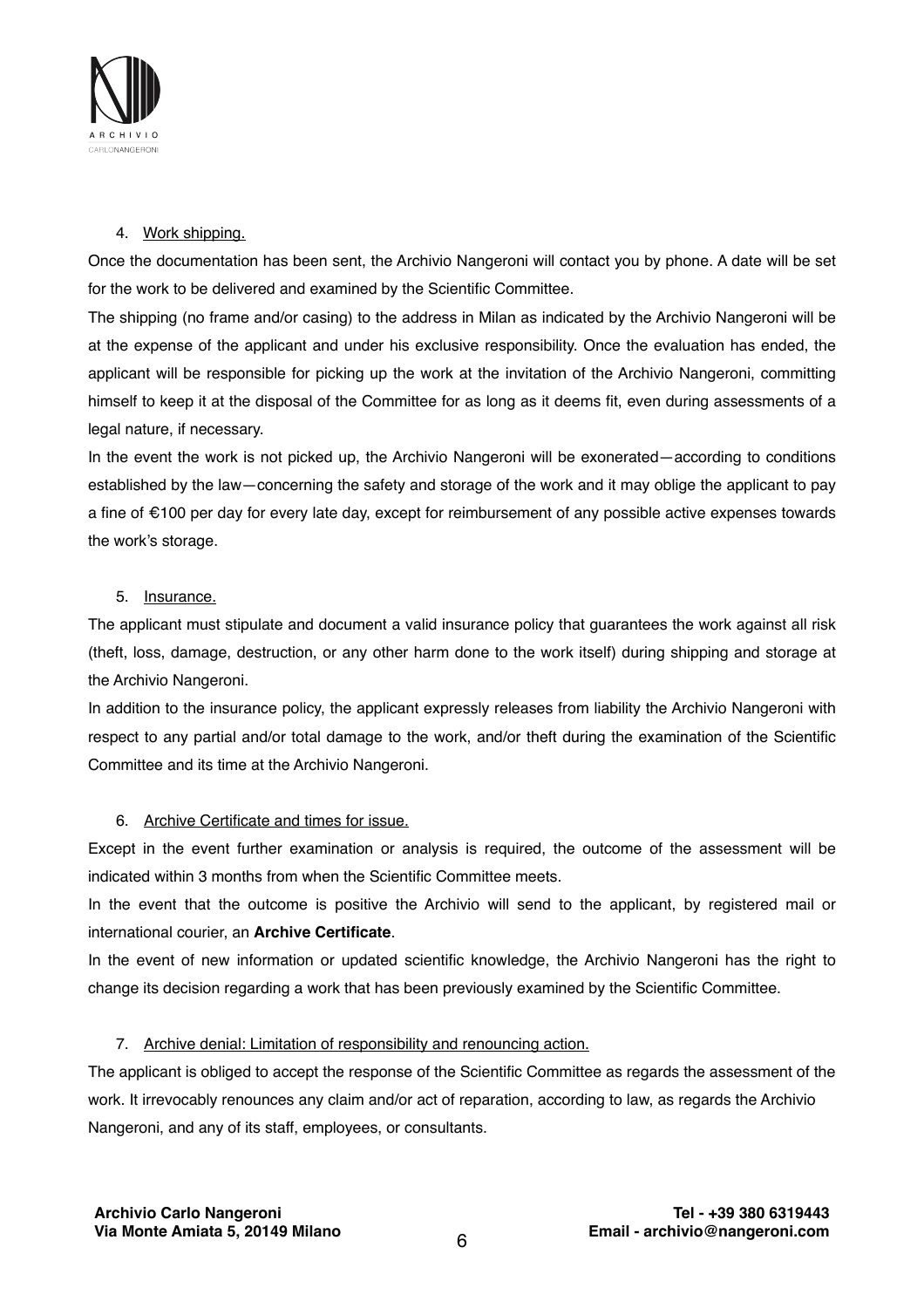

The applicant also guarantees for his assignees and/or licensees of non-archived works, releasing from liability the Archivio Nangeroni from third-party claims, to whom he is obliged to communicate any possible negative outcome.

In the case the Archivio Nangeroni may be held responsible for actions or events of any kind brought about by its relationship with the applicant, this responsibility can in no way exceed what was paid by the applicant as regards reimbursement for initiating the archiving request process.

### 8. Updating information on the archived work.

In the event the archived work is licensed to third parties, and within the limits of existing laws concerning privacy, the owner of the work is obliged to inform the Archivio Nangeroni, which will update its information on the work.

### 9. Language, applicable law and exclusive court.

This contract is stipulated in Italian. If translated into another language, in the event of discrepancies and misunderstandings, the Italian version will prevail.

Italian material law is applied to this agreement, to all its clauses and all its aspects not expressly regulated. Any contention that may arise concerning the content of this agreement, its interpretation and/or execution, will come under Italian jurisdiction and, more specifically and exclusively, the Court of Milan.

The undersigned applicant has read all the terms indicated in these Regulations and accepts them all.

*Date ………………………. Signature ………………………………………………………………..……………..*

According to arts. 1341 and 1342 c.c., the applicant specifically approves the following clauses:

1) Required documentation;

3) Archiving process costs;

- 4) Shipping: exoneration from any responsibility in the event the work is not picked up;
- 5) Insurance: release from liability;
- 6) Archive certificate and issue times;

7) Rejection of application: Limiting responsibility and renouncing actions;

9) Exclusive court.

*Date ……………………….* Signature of applicant *……………………….………………………..……………..*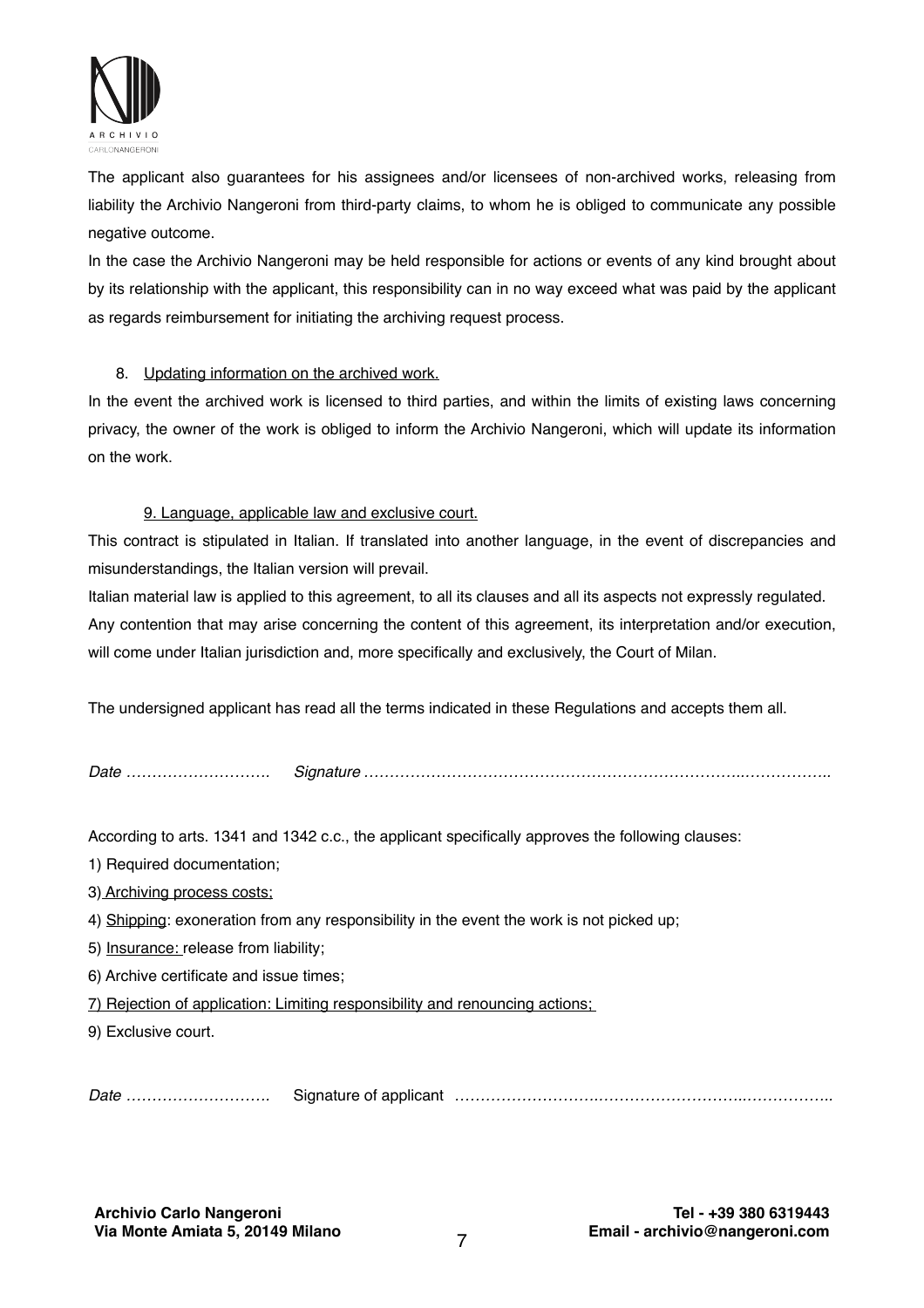

#### **Report ex art. 13 D. lgs. 196/2003**

#### Dear Mr./Mrs.

We wish to inform you that D. lgs. Nr. 196, June 30, 2003 ("Codice in materia di protezione dei dati personali") regards the safeguarding of people and other subjects with respect to the handling of personal information. According to indicated guidelines, this handling will be characterized according to the principles of proper lawfulness and transparency and safeguarding the individual's privacy and rights. According to art. 13 of the Code concerning the protection of personal data, we inform you of the following:

The info you provide (first and last name, address, property) will be handled for the purpose of archiving works, publishing the general Catalog raisonné, exhibitions of sculptures and/or other works in museums and relating publications;

This handling will take place in the following ways: manual and computerized;

Providing data is voluntary and any possible refusal to provide such data has no consequence if nothing other than an automatic indication of "Private Collection" and the city of residence in publications, as in point 1;

Data can be communicated to: publishing houses, museums, and public institutions for exhibitions and relating catalogs;

The manager of data handling is the Archivio Carlo Nangeroni, via Monte Amiata 5, 20149 Milan, Italy;

For further information and clarifications regarding the goals of the Archivio Carlo Nangeroni and for more info on the organization of the Association, please visit the web site www.nangeroni.com;

At any time the applicant may exert his rights with regards to data handling, according to art. 7 of the Code for personal data protection; in particular, you may request the existence of data handling that may concern you; to obtain without delay information of this data and its origin, cancellation, transformation into anonymous form or data blocks not handled according to law; updating, rectifying, or integrating data; declaration that these operations have been brought to the knowledge of those to whom they have been communicated, except the case in which this fulfillment is impossible or entails means that are disproportional to the right; you may oppose, all or in part, for legitimate reasons, the personal data handling that may concern you, even though pertinent to the purpose of data collection.

This report must be signed and sent by mail to:

Archivio Carlo Nangeroni - via Monte Amiata 5, 20149- Milan - Italy

Place and date …………………………………………….. Signature ……………………………………………..

**Archivio Carlo Nangeroni Via Monte Amiata 5, 20149 Milano**